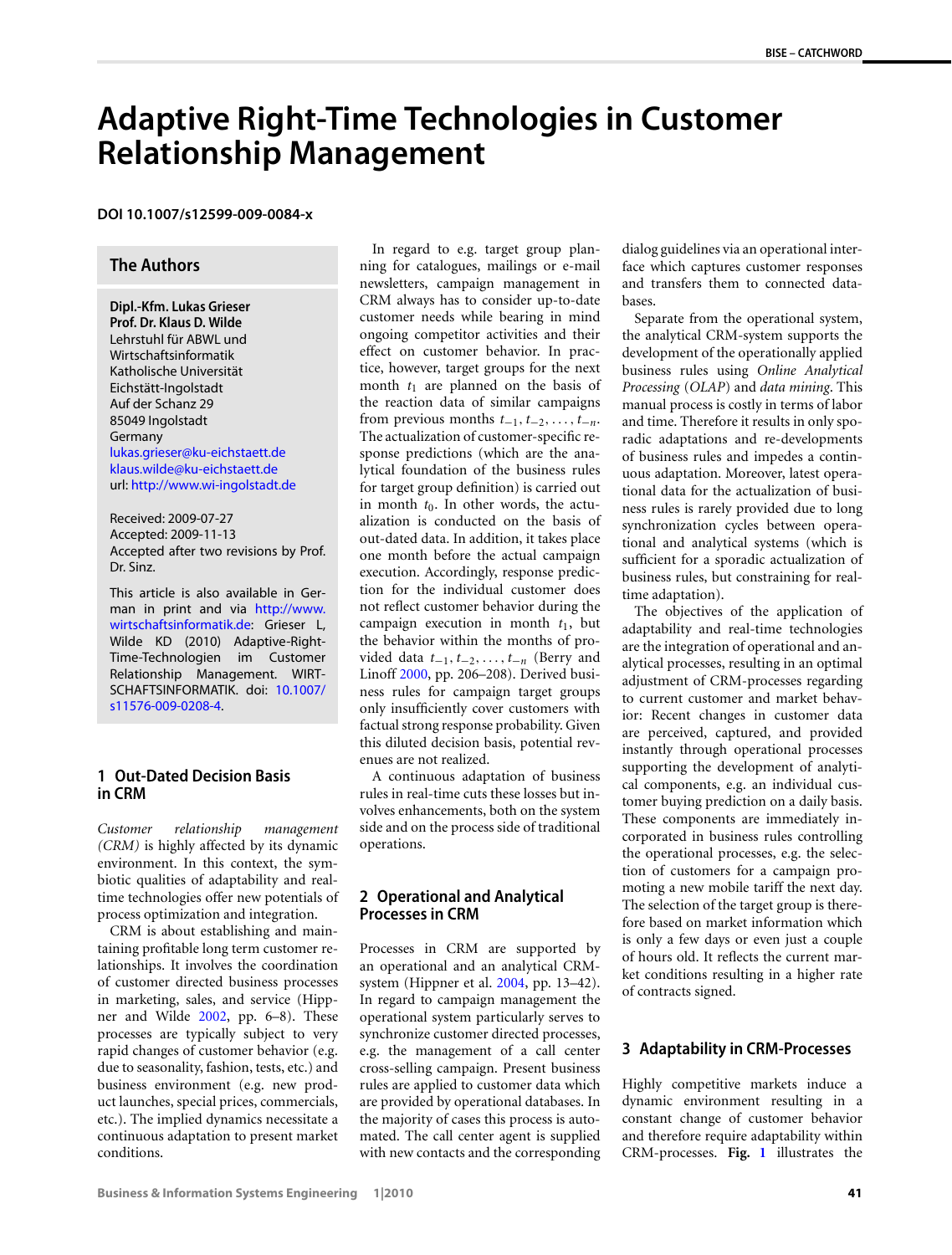<span id="page-1-0"></span>

**Fig. 1** Adaptive campaign management process (closed-loop)

adaptive process of campaign management (Michalewicz et al. [2007,](#page-3-0) p. 5). First, transaction and customer data are collected from operational CRMsystems (*Data Generation*) and are prepared, transformed, and uploaded to corresponding databases (*Data Preparation*). The data are then available for the development of customer-individual behavior predictions, e.g. buying probabilities (*Predictive Modeling*). To optimize the coverage and composition of target groups according to business objectives, business rules are derived from these models (*Optimization, Business Rules Generation*). Thus, these optimized business rules make it possible e.g. to address only a specific group of customers with a certain action that is very likely to generate a positive profit margin.

Having contacted selected customers (*Action*) responses are captured by operational CRM-systems, closing the characteristic loop of campaign management (Englbrecht [2007](#page-2-0), pp. 44–47). These customer responses are used to adapt the process steps and obtain the planning foundation for the subsequent action.

For instance, within *Predictive Modeling* the weights of regressor variables are fitted to the observed behavior, or even other types of predictive models are used (e.g. a neural net replacing a regression model). Adaptations to current changes in customer behavior are mandatory in other process steps as well, although the adaptation cycles are longer. For instance, within *Action* the optimal point in time for delivering e-mails is configured, within *Data Generation* ETL-cycles for loading customer response into the DWH are reduced, within *Data Preparation* new variables are derived, or within *Optimization* a new control process following the next-best-activity concept is introduced. To improve the adaptation of business rules for campaign management according to current customer behavior, one option is to execute samplebased pre-tests which are carried out immediately before the actual campaign execution. According to the test results, the steps of *Predictive Modeling*, *Optimization* and *Business Rules Generation* are adapted to customer preferences directly before the campaign execution. The execution of an e-mail campaign promoting e.g. mobile accessories thus matches current customer behavior significantly better than when using last month's campaign responses as a basis. This presumes that the closed-loop process (**Fig. 1**) is fully completed within the short period between the pre-test and the campaign execution. Especially regarding the time and labor-consuming analytical tasks of *Predictive Modeling*, *Optimization* and *Business Rules Generation*, real-time technologies (Sect. 4) allow for necessary acceleration and efficiency improvements through automation.

At best, adaptation is refined from a non-recurring pre-test to a continuous real-time test and adaptation process: the campaign is not split into a (small) pre-test sample and a (large) main dispatch. Instead, a series of contact portions, so called tranches, is introduced which are executed sequentially. After each tranche the closed-loop process is carried out in real-time. This allows the current responses—just a few days or hours old—to influence the composition of the following tranches, and thereby the campaign itself. Current changes in customer responses are recorded and considered during the campaign execution (e.g. in the case of EPOQ, a software described by Martin [2006\)](#page-2-0). Empirical tests of this process enhancement in the finance and mail order sector have led to remarkable increase of success in campaign management (EPOQ GmbH [2008;](#page-2-0) Osterholt [2005](#page-3-0), p. 10).

#### **4 Right-Time in CRM-Processes**

The enhancement of campaign success through real-time adaptation demonstrates that the value of information in dynamic customer and market situations steadily decreases when action time increases. Action time is defined as the period between the occurrence of an event on customer-side and the corresponding reaction of the company. **Fig. [2](#page-2-0)** depicts the latencies constituting the action time (Schelp [2006](#page-3-0), pp. 426–430; Hackathorn [2004](#page-2-0)).

Data latency results from time lags as a result of event perception and the capture of changes in customer attributes in operational CRM-processes and the transmission to analytical CRM-systems, e.g. the DWH. Further latencies are induced by data preparation, transformation and analysis, as well as by decision and execution processes. The impact of the applied action constitutes the ultimate latency of the action time. As example, the impact of a postal direct mailing mostly results in a response weeks after the mailing.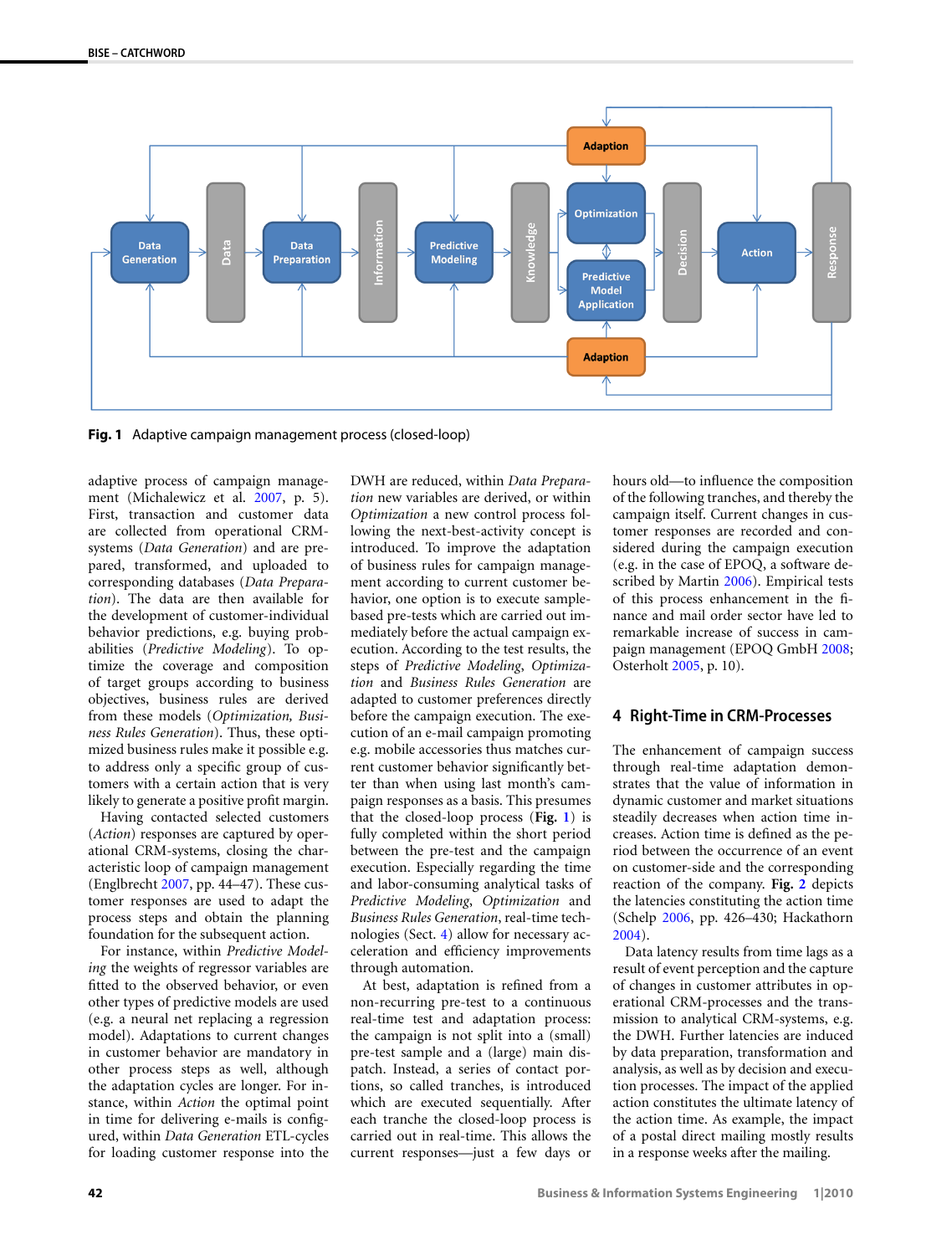<span id="page-2-0"></span>

**Fig. 2** Latencies in CRM

But not only the impact latency but also the internally induced latencies regarding event perception, data capture, transmission and analysis, and predictive model application must be reduced to take advantage of the real-time adaptation outlined in Sect. [3.](#page-0-0) In terms of data latency the design and direct linkup of communication channels to DWHsystems account for an action time reduction. Automated ETL-components decrease event perception and data capture as well as data load latencies. To scale down analysis latency, the analytical processes of the model development, model application, and business rules generation within *Predictive Modeling*, *Optimization*, und *Business Rules Generation* are automated as far as possible, avoiding time consuming manual interventions. The provision of analytical models as services within a serviceoriented business process design allows for a non-lagging integration of operational and analytical processes (Gluchowski et al. 2008, pp. 346–348).

Anticipated gains as well as investment and operating costs for hardware, software, and business process redesign which are necessary to reduce latencies have to be compared in a cost-benefit analysis (Hackathorn 2004). The optimal economic balance of latencies resulting from the consideration of this tradeoff is referred to as "right-time" (Gluchowski et al. 2008, p. 339). It is expected that the prediction quality of automatically developed models lags behind models developed by dedicated experts. This results in higher costs of misclassifications which have to be considered in the cost-benefit analysis of reducing latencies (especially regarding modeling and decision processes). Besides considering these trade-offs the right-time design of customer oriented business processes demands the choice of appropriate adaptation cycles in respect to involved process steps. For the adaptation of predictive models, very short cycles (weeks, days, or even hours) make sense, while reasonable cycles for adapting DWH data structures cover longer periods (months or years).

#### **5 Conclusion and Outlook**

*Adaptive Right-time Technologies* (*ART*) in CRM contain multiple approaches of process optimization. These allow for an optimal economic balance of latencies and a symbiotic integration of operational and analytical processes.

The advance of this integration will be in the focus of further progress. Besides general technological and organizational requirements (e.g. system architectures, hardware performance etc., and automation of formerly manual processes) the economically optimal application of ART in CRM-processes is the object of future research. As to the automated development and adaptation of predictive models, the "exploit/explore"-ratio is moved center stage of a permanent testing and learning process (Rokach et al. [2008](#page-3-0), pp. 314–315). This involves finding the optimal ratio between contacts for exploiting existing customer knowledge (exploit) and contacts for gaining new customer insight (explore) automatically.

On the part of CRM-software providers an integration of analytical components into products supporting operational processes is already taking place. Further enhancements are expected regarding the automation of development and adaptation of predictive models and business rules.

## **References**

Berry MJA, Linoff GS (2000) Mastering data mining. Wiley, New York Englbrecht A (2007) Kundenwertorientiertes

- Kampagnen-Management im CRM. Kovač, Hamburg
- EPOQ GmbH (2008) Outbound case study. PSD Banken Gruppe. [http://www.epoq.de/](http://www.epoq.de/pdf/case-study-psd-bank.pdf)<br>pdf/case-study-psd-bank.pdf. Accessed [pdf/case-study-psd-bank.pdf.](http://www.epoq.de/pdf/case-study-psd-bank.pdf) 2009-07-01
- Gluchowski P, Gabriel R, Dittmar C (2008) Management support systeme und business intelligence – Computergestützte<br>Informationssysteme für Fach- und Informationssysteme Führungskräfte. Springer, Heidelberg
- Hackathorn R (2004) The BI watch: realtime to real-value. DM Review, January 2004. [http://www.dmreview.com/issues/](http://www.dmreview.com/issues/20040101/7913-1.html) [20040101/7913-1.html](http://www.dmreview.com/issues/20040101/7913-1.html). Accessed 2009-07- 01
- Hippner H, Wilde KD (2002) CRM Ein Überblick. In: Helmke S, Dangelmaier W (eds) Effektives Customer Relationship Management. Gabler, Wiesbaden
- Hippner H, Rentzmann R, Wilde KD (2004) Aufbau und Funktionalitäten von CRM-Systemen. In: Hippner H, Wilde KD (eds) IT-Systeme im CRM – Aufbau und Potenziale. Gabler, Wiesbaden
- Martin W (2006) Dynamische Optimierung von Kundenkontakten in Echtzeit. [http://](http://www.competence-site.de/downloads/e9/97/i_file_28940/EPOQ_whitepaper_de_fin.pdf) [www.competence-site.de/downloads/e9/](http://www.competence-site.de/downloads/e9/97/i_file_28940/EPOQ_whitepaper_de_fin.pdf) [97/i\\_file\\_28940/EPOQ\\_whitepaper\\_de\\_fin.](http://www.competence-site.de/downloads/e9/97/i_file_28940/EPOQ_whitepaper_de_fin.pdf) [pdf.](http://www.competence-site.de/downloads/e9/97/i_file_28940/EPOQ_whitepaper_de_fin.pdf) Accessed 2009-07-01